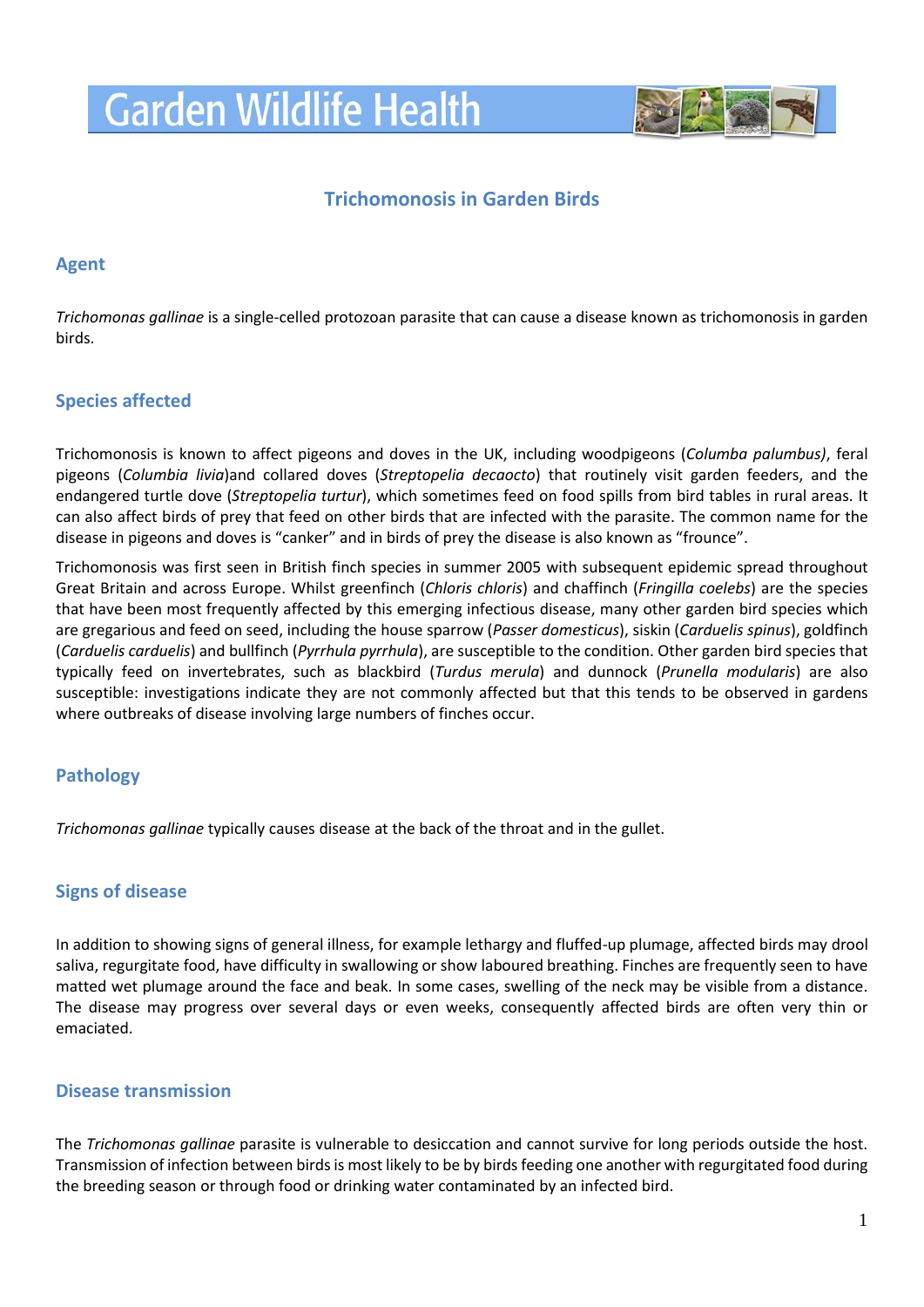#### **Disease patterns**

An epidemic of finch trichomonosis occurred throughout much of Great Britain in 2006 and 2007, and the disease has continued to cause large-scale mortality of finches in subsequent years. The number of outbreaks typically peaks in the late summer to autumn months, although they occur throughout the year.

The geographical distribution where most finch trichomonosis outbreaks occurred shifted from western to eastern areas of Britain in 2007-08, but the disease is now established throughout the British Isles.

Finch trichomonosis has now been found in continental Europe, where it was first seen in Fennoscandia in 2008. Migrating chaffinches carrying the parasite from Britain are thought to be the most likely way that the disease spread to the continent.

Consequent to the emergence of finch trichomonosis, the UK breeding greenfinch population declined from circa 4.3 million to circa 2.8 million birds which equates to an overall decline of 35% of the national population from 2006 to 2009. This represents the largest scale mortality of British birds due to infectious disease on record and demonstrates that infectious disease can cause dramatic declines of common wildlife species within a short time frame. The average number of greenfinches visiting gardens has declined by 50 per cent over the same time period. The annual population decline of greenfinches continues and the most recent Breeding Bird Survey data indicates a 60% reduction in the UK breeding population since the disease emerged (2006-2015).

It is most probable that the parasitic infection in finches originated from pigeons and doves in Great Britain. Subsequent to trichomonosis becoming established in finches, it is likely that the majority of transmission is from finch to finch; however, spread of the parasite between finches and pigeons or doves is also likely to occur. It is probable that birds of prey become infected through the consumption of diseased songbirds, as is known to occur following predation of infected pigeons and doves, but the extent to which this happens and the potential significance to British birds of prey requires further investigation.

# **Risk to human and domestic animal health**

*Trichomonas gallinae* is a parasite of birds and there is no known health threat to people or to mammals, such as dogs and cats. The parasite has the potential to affect captive poultry and pet birds.

Garden birds may carry other diseases that can affect people and pets(for example *Campylobacter, Chlamydia psittaci, [Escherichia albertii](http://www.gardenwildlifehealth.org/files/2013/06/Garden-bird-Escherichia-albertii-factsheet_GWH.pdf)* and *[Salmonella](http://www.gardenwildlifehealth.org/files/2013/06/Garden-bird-Salmonellosis-factsheet_GWH.pdf)* bacteria). We recommend following sensible hygiene precautions as a routine measure when feeding garden birds and handling bird feeders and tables. Following these rules will help avoid the risk of any infection transmitting to people and help safeguard the birds in your garden against disease.

- Clean and disinfect feeders/ feeding sites regularly. Suitable disinfectants that can be used include a weak solution of domestic bleach (5% sodium hypochlorite) and other specially-designed commercial products (See *Further information*). Always rinse thoroughly and air-dry feeders before re-use.
- Brushes and cleaning equipment for bird feeders, tables and baths should not be used for other purposes and should not be brought into the house, but be kept and used outside and away from food preparation areas.
- Wear rubber gloves when cleaning feeders and thoroughly wash hands and forearms afterwards with soap and water, especially before eating or drinking. Avoid handling sick or dead birds directly. For instance, use disposable gloves or pick the bird up through an inverted plastic bag.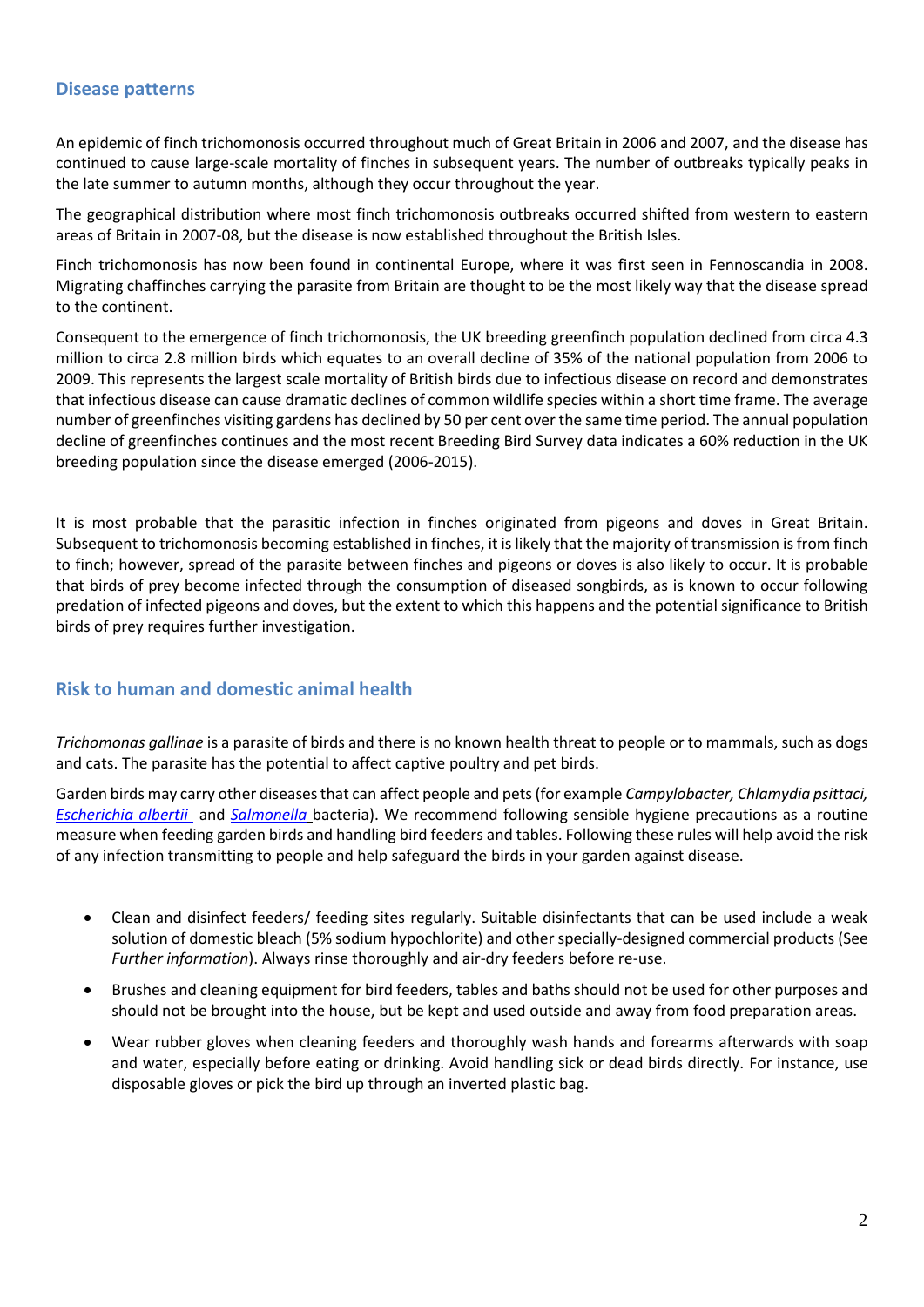# **Diagnosis**

Diagnosis of trichomonosisin wild birds relies on post-mortem examination and follow-up laboratory testing. The signs of the disease at post mortem are fairly characteristic, and a variety of tests can be used to confirm the presence of the parasite.

If you wish to report finding dead garden birds, or signs of disease in garden birds, please visit **[www.gardenwildlifehealth.org](http://www.gardenwildlifehealth.org/)**. Alternatively, if you have further queries or have no internet access, please call the *Garden Wildlife Health vets on* **0207 449 6685.**

### **Control**

Whilst medicines are available for the treatment of trichomonosis in captive birds, effective and targeted dosing of free-living birds is not possible. Whilst finch trichomonosis occurs year round, generally speaking, June to September are the peak months for this condition, so it is particularly important to try to reduce the spread of this infectious disease during this critical time of year.

Birds infected with finch trichomonosis have difficulty swallowing and often regurgitate seed or water. This potentially infectious material can then quickly be consumed by healthy birds, exposing them to infection. As feeding stations encourage birds to congregate, sometimes in large densities, they can thereby increase the potential for disease spread between individuals when outbreaks occur. This means that general cleaning and good hygiene alone (see *Prevention* below) will not be enough to prevent birds infecting each other at feeders or bird baths during an outbreak, and further precautions are necessary.

As such, if you see birds of any species that you suspect may be affected in your garden, we recommend:

- Leaving bird baths empty until no further sightings of sick or dead wild birds occur.
- Temporarily stop feeding for a minimum of 2 to 4 weeks in order to encourage birds to disperse, thereby minimising the chances of new birds becoming infected at the feeding station.
- Only re-introduce feeding when you are no longer seeing birds with signs of ill health:
	- o Gradually reintroduce food to your bird tables and/or hanging feeders, whilst closely monitoring for further signs of ill health.
	- o It may also be advisable to avoid encouraging finches to congregate in large numbers and share food and water sources in the period following an outbreak when food is gradually being reintroduced, particularly if this falls during the peak season of finch trichomonosis (June-September). This may be achieved by offering a variety of food types, and limiting the volume of foods that attract large numbers of finches (e.g. limit the volume of mixed seed, sunflower seed hearts provided).
- If you see further birds with signs of ill health, once again stop feeding.

#### **Prevention**

Following best practice for feeding garden birds is recommended to help control and prevent transmission of disease at feeding stations all year round (see *Further information*):

Routine good hygiene on bird feeders.